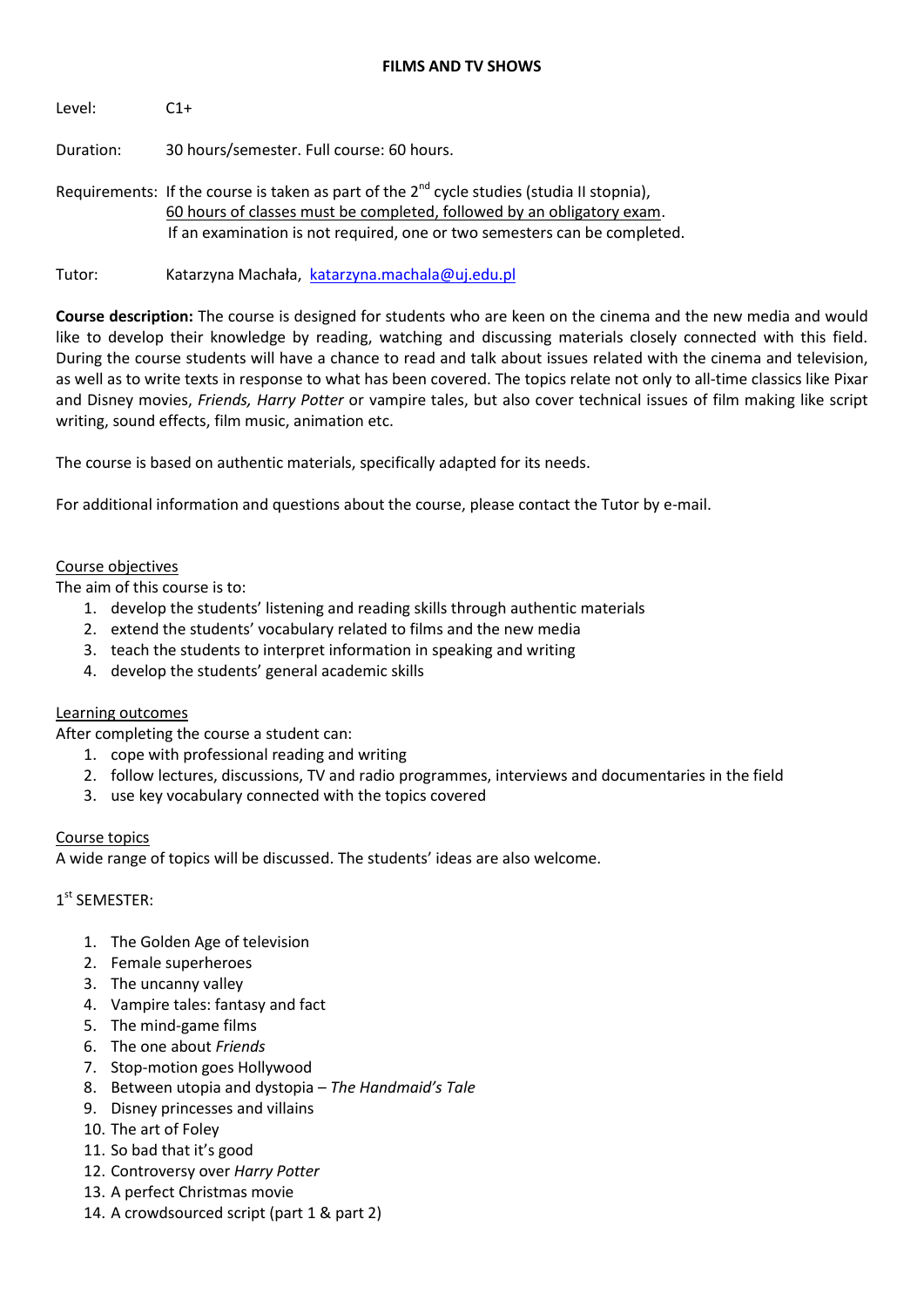# 2<sup>nd</sup> SEMESTER:

- 1. The Oscar race
- 2. Pixar
- 3. To remake or not to remake?
- 4. Fear ITself
- 5. Colour in storytelling
- 6. The rise and fall of *The Simpsons*
- 7. Lost in translation? Subtitles (*Juno*)
- 8. Sci-fi or the future? *Black Mirror* and *Her*
- 9. What are you laughing at?
- 10. Film music
- 11. When art meets the cinema *Loving Vincent, Frida, Girl with a Pearl Earring*
- 12. The eerie world of David Lynch
- 13. The scene that made a splash *Pride and Prejudice*
- 14. Experimental cinematography

# Grammar and lexis

There is no grammar component in the course. Grammar points that may be useful for the course content will cover:

- 1. relative clauses and pronouns *(the film which...; the director whose trademark is…)*
- 2. passive voice in all forms *(a story based on real events; it is debated…)*
- 3. modal verbs and expressions *(it may be argued…; he could have been…)*
- 4. reported speech *(he claims that…; the author stated that…)*
- 5. emphatic structures *(it is the only thing that…; what I particularly like about the story is…)*

## Language functions

- 1. expressing opinion/point of view and defending it
- 2. expressing probability and certainty
- 3. agreeing and disagreeing
- 4. asking for clarification
- 5. comparing and contrasting
- 6. reporting what others have said/written
- 7. debating controversial points
- 8. hedging (i.e. softening criticism)
- 9. paraphrasing
- 10. summarizing

## Assessment

The students will be assessed on the basis of the following criteria:

- 1. a writing assignment (30%)
- 2. a test (listening + reading) (50%)
- 3. active participation in class, involvement in group work and discussions (20%)

**0-59% ndst** (fail) **60-67% dst** (satisfactory) **68-75% dst+** (satisfactory +) **76-83% db** (good) **84-91% db+** (good +) **92-100% bdb** (very good)

## Resources

*[www.bbc.com](http://www.bbc.com/) [www.theguardian.com](http://www.theguardian.com/) [www.newsweek.com](http://www.newsweek.com/) [www.time.com](http://www.time.com/)*